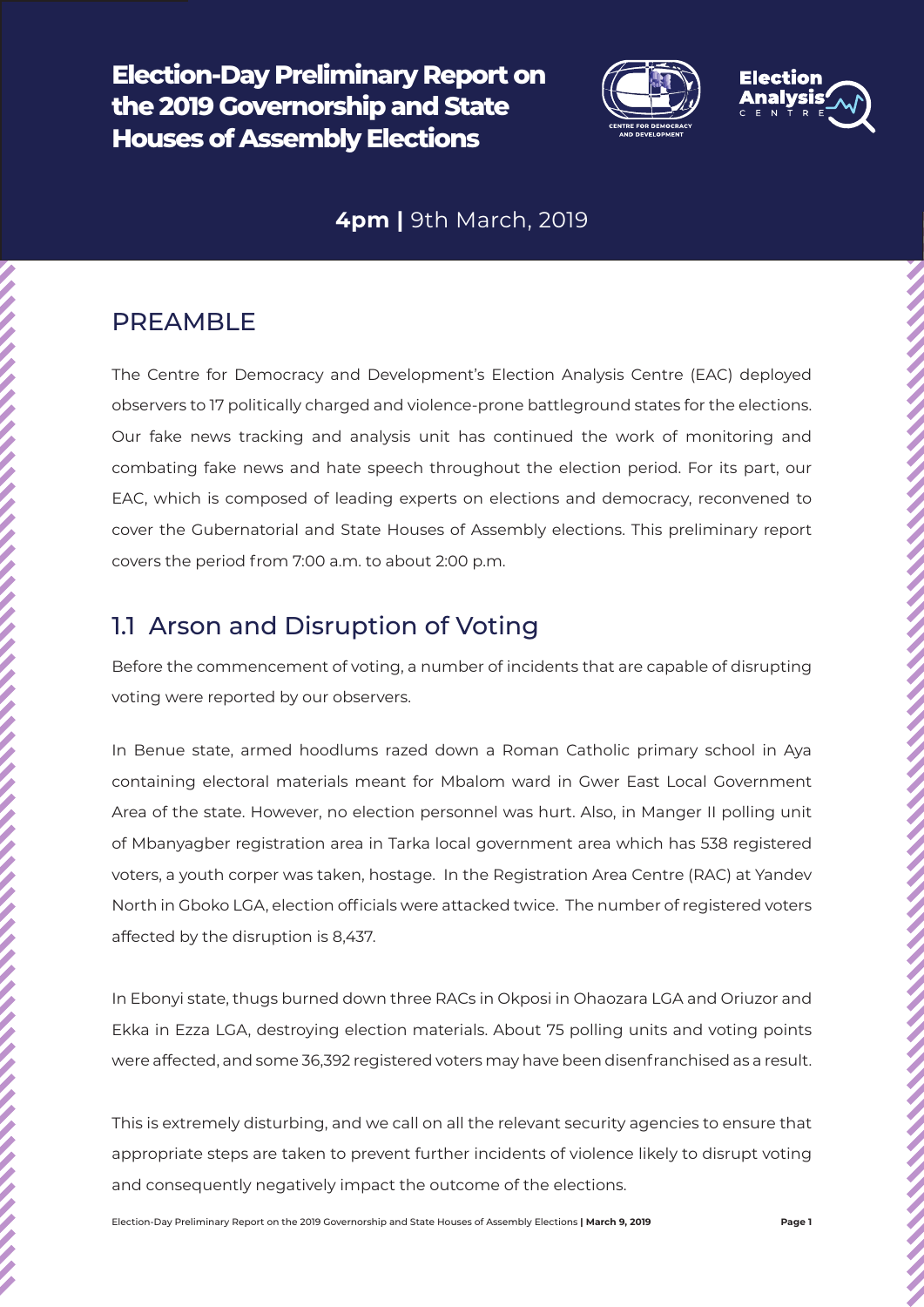

The general impression we gathered from the majority of our observers is that most polling units in their states of deployment opened today as and when due. Election materials and personnel arrived on time in most of the states under consideration.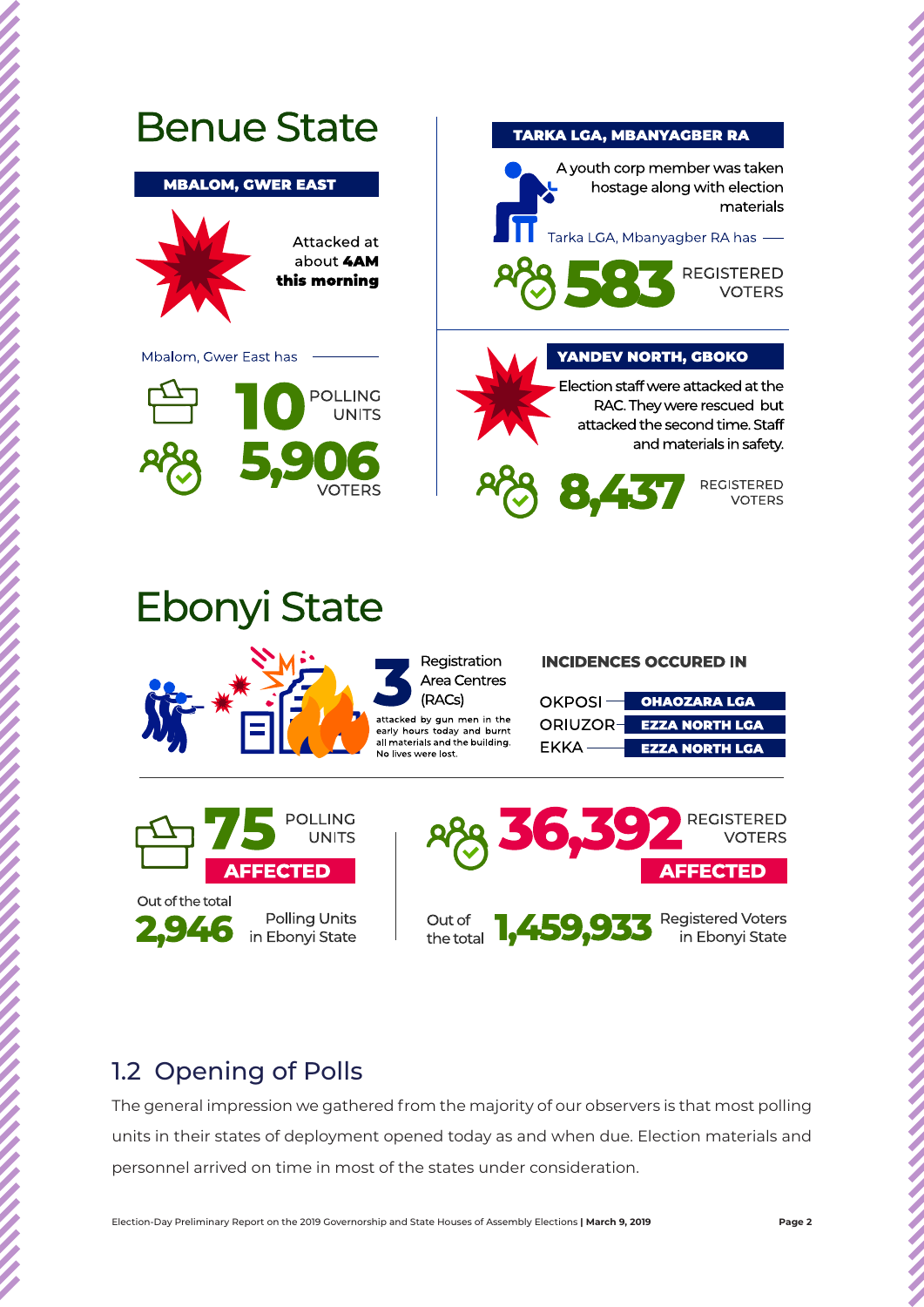This is in sharp contrast with the presidential and National Assembly polls in which late opening of polls was widespread. 1.3 Use of Smart Card Readers Reports from our observers indicate that the use of Smart Card Readers has remained problematic in different parts of the country. Of the three functions the card readers - authenticating, accrediting, and biometric capture -- the challenge appears most common with the biometric capture. In some places where they deliberately refused to use the smart card readers, manual voting was reported by our observers in locations like polling Unit Kazawa Primary school polling unit in Kazawa Ward of Kano Central Senatorial District and Unwanar Ganji Open Space Ward in Rimi Gado of Kano north Senatorial District. 1.4 Deployment and Welfare of Ad Hoc Staff Despite INEC promise to improve the safety and welfare of corp members in this election, the early hours of the Election Day witnessed protests by ad-hoc staff who threatened not to carry out their duties until INEC cleared pending allowance. In Ward 03 Ajangbadi/ Aganju Aka, Ojo local government area of Lagos State, for instance, our observers reported a protest by some aggrieved ad-hoc officials. We also received similar complaints in Bolade RAC, Oshodi LGA; and Ijora Oloye Rac Center, Apapa LGA, both in Lagos State; and in Wards 5 and 7 Oyo Central, Oyo state. Our observers reported cases in which politicians offered ad-hoc officials' money at the RACs. For example, in a RAC in Ikosi Senior High School, Ikosi-Ketu, Kosofe-Lagos, a presiding officer alleged that politicians offered them N5,000 each which they refused. The ad-hoc staff turned down the offer but instead demanded that they should be paid N40,000 while

### some of them requested N20,000.

# 1.5 The Security Situation and Electoral Violence

Our observers reported the following incidence of violence on election day:

- » Cases of killing were reported in Ahoada West Local Government area of Rivers; Ndoni, Ogba/Egbema/Ndoni LGA, Rivers;
- The abduction of a youth corper in Etinan Ward in Akwa Ibom state;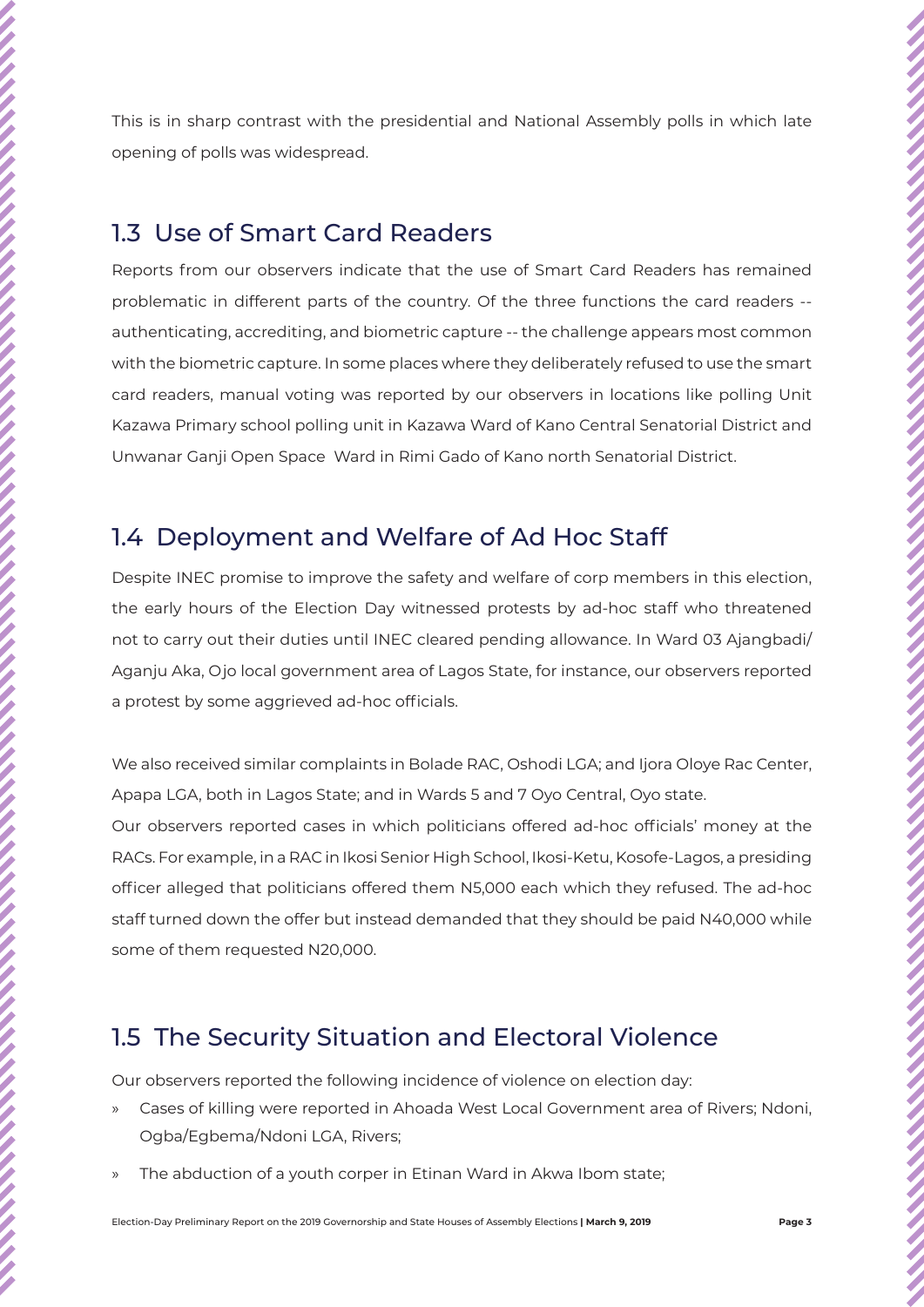- 
- » A violent clash between party agents and INEC officials in Achida, Wurno ward, Sokoto, polling unit 003;
- » In Oyo State, there were reported cases of voter intimidation in Ogbomosho South Local Government Area of the State where armed touts in Ward 4 Polling Units 5, 6, and seven were forcing voters to show their ballot papers after voting – an action that discouraged several voters from voting.
- » In Imo State, there was open ballot stuffing at polling unit 010A and 010B at Mbutu Ward, Aboh Mbaise Local Government Area of Imo State. It is the polling unit of the former Deputy Speaker of the House of Representatives and Governorship Candidate of PDP in today's election, Emeka Ihedioha.

### 1.6 Vote Trading

Vote buying remains a significant concern during the governorship and state houses of assembly elections. Buying and selling of votes prevailed despite the warning by INEC, security agencies and the anti-corruption agencies. On the ground, our observers reported seeing EFCC arresting people involved in vote buying. For example, the EFCC arrested some prominent party stalwart in Benue and Kwara states.

However, reports from our observers indicate significant role played by voters and politicians in the vote trading market. The trend, as we observed, is that voters are bargaining for a higher amount and sell their vote to the party with the ability to meet their demand. In PU 011, Madobi Ward, Madobi LGA, Kano State, vote traded for between N3,000 and N4,000. In PU 02, ward 4 Oke Balogun Epe local government area, Lagos State, party agents were seen writing down the names of voters who were expected to collect a paltry amount of N1,500 each.

Another worrying trend observed was that supporters of mainstream party disguising as a member of the smaller party to buy votes for their parties. Also, we gathered that agents of smaller parties were influenced to purchase votes on behalf of the dominant parties.